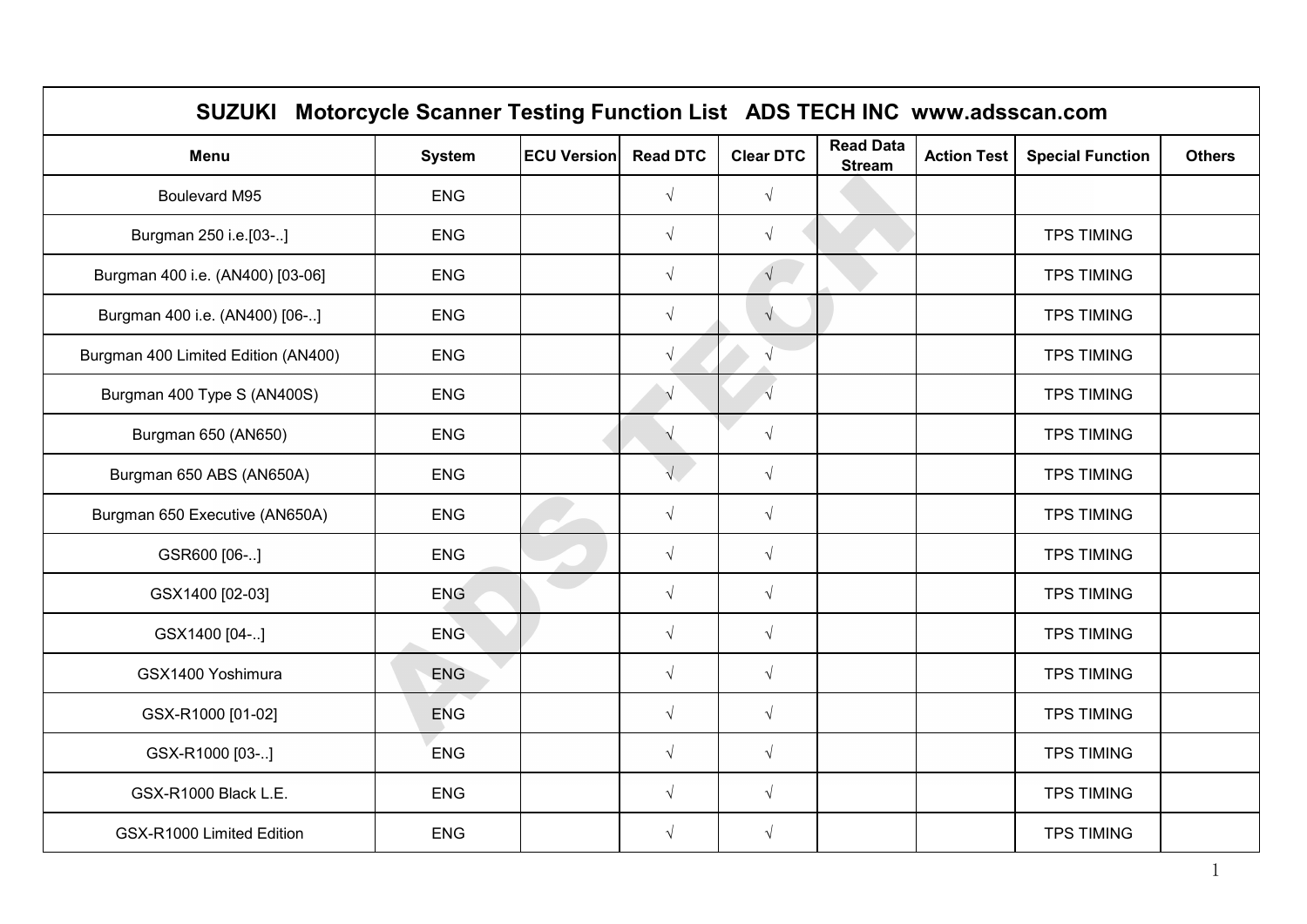| GSX-R1000 Matt Black              | <b>ENG</b> | $\sqrt{ }$ | $\sqrt{ }$ |  | <b>TPS TIMING</b> |  |
|-----------------------------------|------------|------------|------------|--|-------------------|--|
| GSX-R1000 Yoshimura               | <b>ENG</b> | $\sqrt{ }$ | $\sqrt{ }$ |  | <b>TPS TIMING</b> |  |
| GSX-R600 [01-03]                  | <b>ENG</b> | $\sqrt{ }$ | $\sqrt{ }$ |  | <b>TPS TIMING</b> |  |
| GSX-R600 [04-]                    | <b>ENG</b> | $\sqrt{ }$ | $\sqrt{ }$ |  | <b>TPS TIMING</b> |  |
| GSX-R600 20th Anniversary         | <b>ENG</b> | $\sqrt{ }$ | $\sqrt{2}$ |  | <b>TPS TIMING</b> |  |
| GSX-R750 [98-03]                  | <b>ENG</b> | $\sqrt{ }$ | $\sqrt{ }$ |  | <b>TPS TIMING</b> |  |
| GSX-R750 [04-]                    | <b>ENG</b> | $\sqrt{ }$ | $\sqrt{}$  |  | <b>TPS TIMING</b> |  |
| GSX-R750 20th Anniversary         | <b>ENG</b> | $\sqrt{ }$ | $\sqrt{ }$ |  | <b>TPS TIMING</b> |  |
| Hayabusa 1300 (GSX1300R) [99-02]  | <b>ENG</b> | $\sqrt{ }$ | $\sqrt{ }$ |  | <b>TPS TIMING</b> |  |
| Hayabusa 1300 (GSX1300R) [03-]    | <b>ENG</b> |            | $\sqrt{ }$ |  | <b>TPS TIMING</b> |  |
| Hayabusa 1300 Lim. Ed. (GSX1300R) | ENG        | $\sqrt{ }$ | $\sqrt{ }$ |  | <b>TPS TIMING</b> |  |
| Introuder M1600 (VZ1600)          | <b>ENG</b> | $\sqrt{ }$ | $\sqrt{ }$ |  |                   |  |
| Marauder 1600 (VZ1600)            | <b>ENG</b> | $\sqrt{ }$ | $\sqrt{ }$ |  |                   |  |
| SV1000                            | <b>ENG</b> | $\sqrt{ }$ | $\sqrt{ }$ |  | <b>TPS TIMING</b> |  |
| SV1000S                           | <b>ENG</b> | $\sqrt{ }$ | $\sqrt{ }$ |  | <b>TPS TIMING</b> |  |
| SV1000SZ                          | <b>ENG</b> | $\sqrt{ }$ | $\sqrt{ }$ |  | <b>TPS TIMING</b> |  |
| SV650 [03-]                       | <b>ENG</b> | $\sqrt{ }$ | $\sqrt{ }$ |  | <b>TPS TIMING</b> |  |
| <b>SV650 ABS</b>                  | <b>ENG</b> | $\sqrt{ }$ | $\sqrt{ }$ |  | <b>TPS TIMING</b> |  |
| SV650S [03-]                      | <b>ENG</b> | $\sqrt{ }$ | $\sqrt{ }$ |  | <b>TPS TIMING</b> |  |
|                                   |            |            |            |  |                   |  |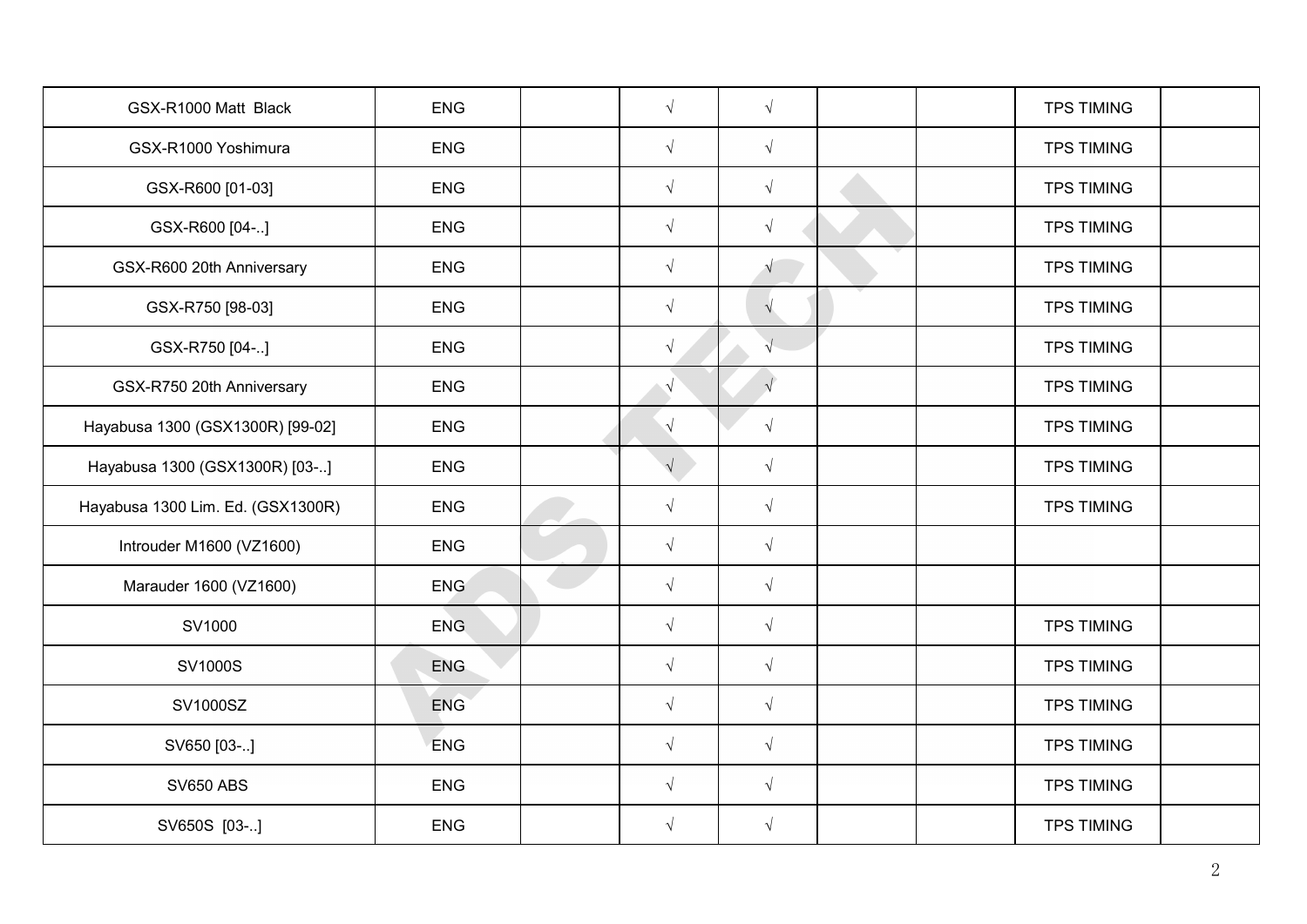| SV650S ABS                                 | <b>ENG</b> |            | $\sqrt{ }$ | $\sqrt{ }$ |            |            | <b>TPS TIMING</b> |  |
|--------------------------------------------|------------|------------|------------|------------|------------|------------|-------------------|--|
| SV650S Laser Xtreme                        | ENG        |            | $\sqrt{ }$ | $\sqrt{ }$ |            |            | <b>TPS TIMING</b> |  |
| SV650S Yoshimura                           | <b>ENG</b> |            | $\sqrt{ }$ | $\sqrt{ }$ |            |            | <b>TPS TIMING</b> |  |
| <b>TL1000R</b>                             | <b>ENG</b> |            | $\sqrt{ }$ | $\sqrt{ }$ |            |            | <b>TPS TIMING</b> |  |
| <b>TL1000S</b>                             | <b>ENG</b> |            | $\sqrt{ }$ | $\sqrt{2}$ |            |            | <b>TPS TIMING</b> |  |
| V-Strom 1000 (DL1000) [02-03]              | <b>ENG</b> |            | $\sqrt{ }$ | $\sqrt{ }$ |            |            | <b>TPS TIMING</b> |  |
| V-Strom 1000 (DL1000) [04-]                | <b>ENG</b> |            | $\sqrt{ }$ | $\sqrt{}$  |            |            | <b>TPS TIMING</b> |  |
| V-Strom 650 (DL650)                        | <b>ENG</b> |            | ึง         | $\sqrt{ }$ |            |            | <b>TPS TIMING</b> |  |
| V-Strom 650 ABS (DL650)                    | <b>ENG</b> |            | $\sqrt{ }$ | $\sqrt{ }$ |            |            | <b>TPS TIMING</b> |  |
| V-Strom 650 Traveller (DL650)              | <b>ENG</b> |            |            | $\sqrt{ }$ |            |            | <b>TPS TIMING</b> |  |
| V-Strom 650 Black Rhino(DL650)             | <b>ENG</b> |            | $\sqrt{ }$ | $\sqrt{}$  |            |            | <b>TPS TIMING</b> |  |
| V-Strom 650 Grand Touring (DL1000) [02-03] | <b>ENG</b> |            | $\sqrt{ }$ | $\sqrt{}$  |            |            | <b>TPS TIMING</b> |  |
| V-Strom 650 Grand Touring (DL1000) [04-]   | <b>ENG</b> |            | $\sqrt{ }$ | $\sqrt{ }$ |            |            | <b>TPS TIMING</b> |  |
| V-Strom 650 Touring (DL650)                | <b>ENG</b> |            | $\sqrt{ }$ | $\sqrt{}$  |            |            | <b>TPS TIMING</b> |  |
| AN250K3-L1                                 | <b>ENG</b> | $\sqrt{ }$ | $\sqrt{ }$ | $\sqrt{ }$ | $\sqrt{}$  | $\sqrt{ }$ |                   |  |
| AN250MK7-L1                                | <b>ENG</b> | $\sqrt{ }$ | $\sqrt{ }$ | $\sqrt{ }$ | $\sqrt{ }$ | $\sqrt{ }$ |                   |  |
| AN400K3-L2                                 | <b>ENG</b> | $\sqrt{ }$ | $\sqrt{ }$ | $\sqrt{ }$ | $\sqrt{ }$ | $\sqrt{ }$ |                   |  |
| AN400AK9-L2                                | ENG        | $\sqrt{ }$ | $\sqrt{ }$ | $\sqrt{ }$ | $\sqrt{ }$ | $\sqrt{ }$ |                   |  |
| AN650K3-K4                                 | <b>ENG</b> | $\sqrt{ }$ | $\sqrt{ }$ | $\sqrt{}$  | $\sqrt{ }$ | $\sqrt{ }$ |                   |  |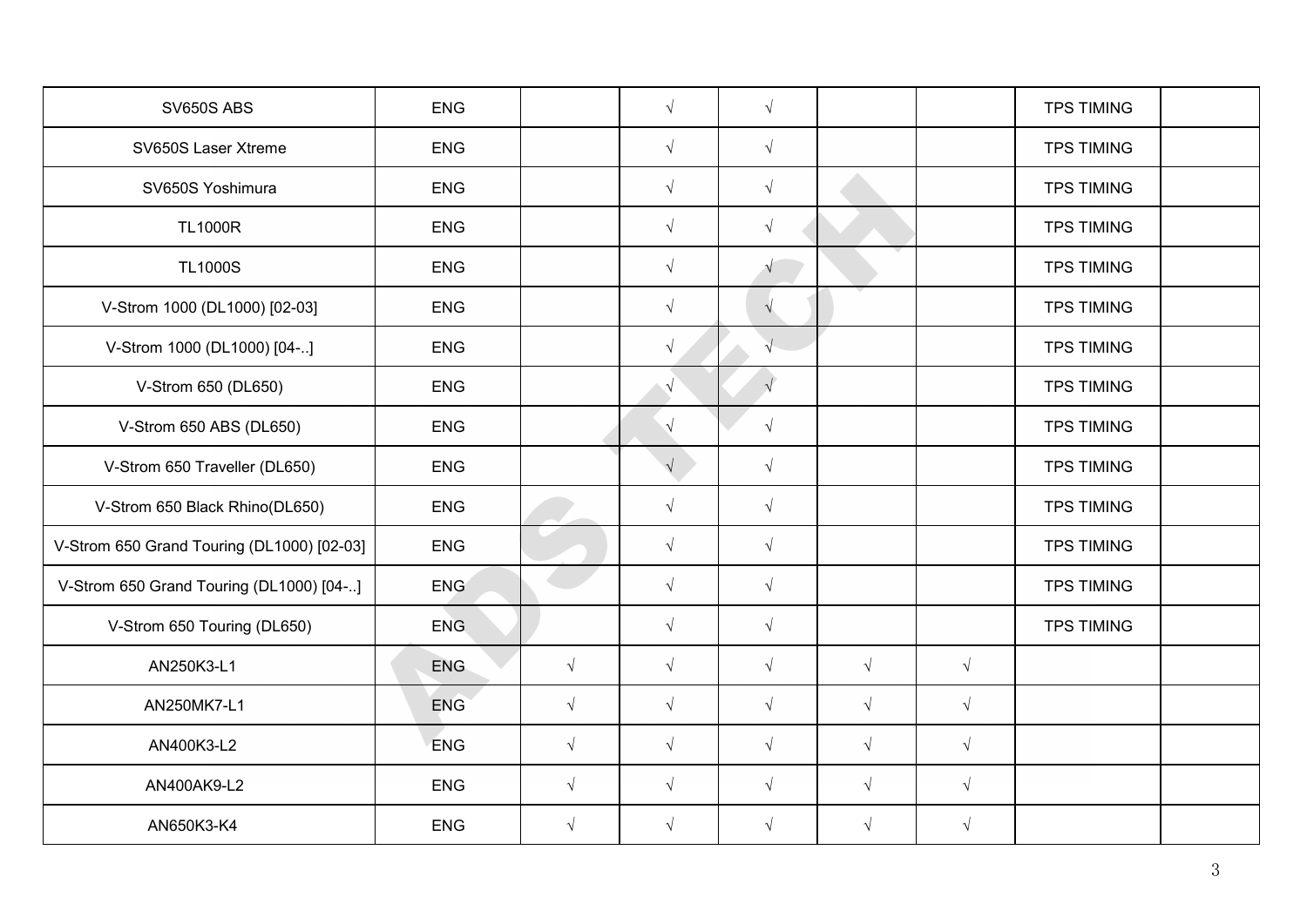| AN650K5-L1      | <b>ENG</b> | $\sqrt{ }$ | $\sqrt{ }$ | $\sqrt{ }$ | $\sqrt{ }$ | $\sqrt{ }$ |  |
|-----------------|------------|------------|------------|------------|------------|------------|--|
| AN650AK4        | <b>ENG</b> | $\sqrt{ }$ | $\sqrt{ }$ | $\sqrt{ }$ | $\sqrt{ }$ | $\sqrt{ }$ |  |
| AN650AK5-L2     | ENG        | $\sqrt{ }$ | $\sqrt{ }$ | $\sqrt{ }$ | $\sqrt{}$  | $\sqrt{ }$ |  |
| DL650K4-L1      | <b>ENG</b> | $\sqrt{ }$ | $\sqrt{ }$ | $\sqrt{ }$ | $\sqrt{}$  | $\sqrt{ }$ |  |
| DL650AK7-L2     | ENG        | $\sqrt{ }$ | $\sqrt{ }$ | $\sqrt{}$  | $\sqrt{}$  | $\sqrt{ }$ |  |
| DL1000K4-L2     | <b>ENG</b> | $\sqrt{ }$ | $\sqrt{ }$ | $\sqrt{ }$ | $\sqrt{ }$ | $\sqrt{ }$ |  |
| DR125SMK9-L1    | <b>ENG</b> | $\sqrt{ }$ | $\sqrt{ }$ | $\sqrt{}$  | $\sqrt{ }$ | $\sqrt{ }$ |  |
| FL125SDWK7-K9   | <b>ENG</b> | $\sqrt{ }$ | $\sqrt{ }$ | $\sqrt{ }$ | $\sqrt{ }$ | $\sqrt{ }$ |  |
| GSF650/SK7-L2   | <b>ENG</b> | $\sqrt{ }$ | $\sqrt{ }$ | $\sqrt{ }$ | $\sqrt{ }$ | $\sqrt{ }$ |  |
| GSF650A/SAK7-L2 | <b>ENG</b> | $\sqrt{ }$ | $\sqrt{ }$ | $\sqrt{ }$ | $\sqrt{ }$ | $\sqrt{ }$ |  |
| GSF1250K7-L1    | <b>ENG</b> | $\sqrt{ }$ | $\sqrt{ }$ | $\sqrt{ }$ | $\sqrt{ }$ | $\sqrt{ }$ |  |
| GSF1250SK7-L2   | <b>ENG</b> | $\sqrt{}$  | $\sqrt{ }$ | $\sqrt{ }$ | $\sqrt{ }$ | $\sqrt{ }$ |  |
| GSF1250AK7-L1   | <b>ENG</b> | $\sqrt{ }$ | $\sqrt{ }$ | $\sqrt{ }$ | $\sqrt{ }$ | $\sqrt{ }$ |  |
| GSF1250SAK7-L2  | <b>ENG</b> | $\sqrt{ }$ | $\sqrt{ }$ | $\sqrt{ }$ | $\sqrt{ }$ | $\sqrt{ }$ |  |
| GSR400K6-L0     | ENG        | $\sqrt{ }$ | $\sqrt{ }$ | $\sqrt{ }$ | $\sqrt{ }$ | $\sqrt{}$  |  |
| GSR400AK7-L1    | <b>ENG</b> | $\sqrt{ }$ | $\sqrt{ }$ | $\sqrt{ }$ | $\sqrt{ }$ | $\sqrt{}$  |  |
| GSR600K6-L0     | <b>ENG</b> | $\sqrt{ }$ | $\sqrt{ }$ | $\sqrt{ }$ | $\sqrt{ }$ | $\sqrt{}$  |  |
| GSR600AK7-L0    | <b>ENG</b> | $\sqrt{ }$ | $\sqrt{ }$ | $\sqrt{ }$ | $\sqrt{ }$ | $\sqrt{ }$ |  |
| GSR750L1-L2     | <b>ENG</b> | $\sqrt{ }$ | $\sqrt{ }$ | $\sqrt{ }$ | $\sqrt{ }$ | $\sqrt{ }$ |  |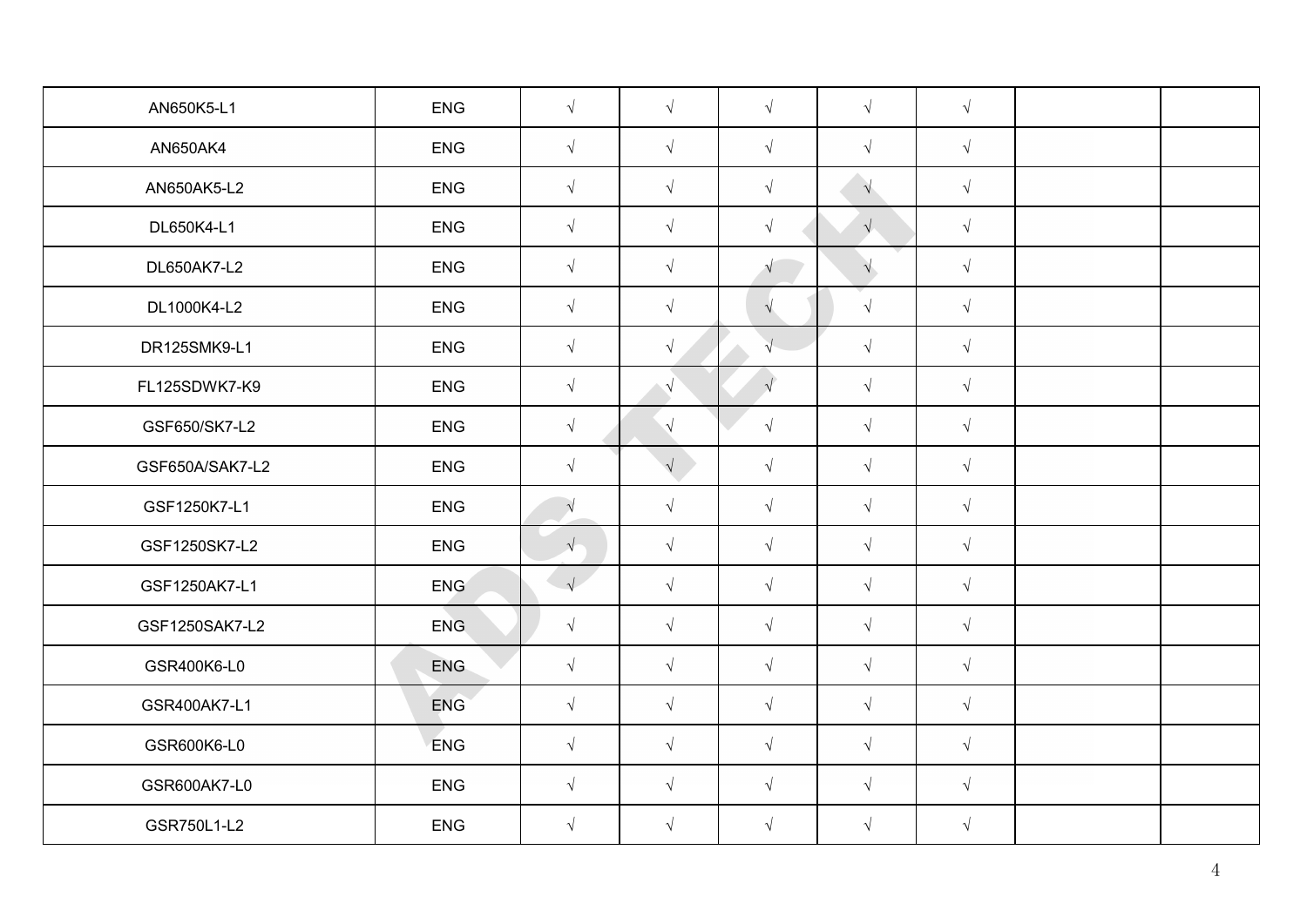| GSR750AL1-L2      | <b>ENG</b>       | $\sqrt{ }$ | $\sqrt{ }$ | $\sqrt{ }$           | $\sqrt{ }$ | $\sqrt{ }$ |  |
|-------------------|------------------|------------|------------|----------------------|------------|------------|--|
| GSX650FK8-L2      | <b>ENG</b>       | $\sqrt{ }$ | $\sqrt{ }$ | $\sqrt{ }$           | $\sqrt{ }$ | $\sqrt{ }$ |  |
| GSX650FAK9-L2     | <b>ENG</b>       | $\sqrt{ }$ | $\sqrt{ }$ | $\sqrt{ }$           | $\sqrt{}$  | $\sqrt{ }$ |  |
| GSX-R600/750K4-L2 | <b>ENG</b>       | $\sqrt{ }$ | $\sqrt{ }$ | $\sqrt{ }$           | $\sqrt{}$  | $\sqrt{ }$ |  |
| GSX-R1000K3-L2    | ENG              | $\sqrt{ }$ | $\sqrt{ }$ | $\sqrt{}$            | $\sqrt{ }$ | $\sqrt{ }$ |  |
| GSX1250FAL0-L2    | ENG              | $\sqrt{ }$ | $\sqrt{ }$ | $\sqrt{ }$           | $\sqrt{ }$ | $\sqrt{ }$ |  |
| GSX1300BKK8-L0    | <b>ENG</b>       | $\sqrt{ }$ | $\sqrt{ }$ | $\sqrt{\phantom{a}}$ | $\sqrt{ }$ | $\sqrt{ }$ |  |
| GSX1300BKAK8-L0   | <b>ENG</b>       | $\sqrt{ }$ | $\sqrt{ }$ | $\sqrt{ }$           | $\sqrt{ }$ | $\sqrt{ }$ |  |
| GSX1300RK8-L2     | <b>ENG</b>       | $\sqrt{ }$ | $\sqrt{ }$ | $\sqrt{}$            | $\sqrt{ }$ | $\sqrt{ }$ |  |
| GSX1400K4-K7      | <b>ENG</b>       | $\sqrt{ }$ | $\sqrt{2}$ | $\sqrt{ }$           | $\sqrt{ }$ | $\sqrt{ }$ |  |
| GW250L2-L3        | <b>ENG</b>       | $\sqrt{ }$ | $\sqrt{ }$ | $\sqrt{ }$           | $\sqrt{ }$ | $\sqrt{ }$ |  |
| GZ125K7-L1        | <b>ENG</b>       | $\sqrt{}$  | $\sqrt{ }$ | $\sqrt{ }$           | $\sqrt{ }$ | $\sqrt{ }$ |  |
| RMX450ZL0-L2      | ENG <sup>®</sup> | $\sqrt{}$  | $\sqrt{ }$ | $\sqrt{ }$           | $\sqrt{ }$ | $\sqrt{ }$ |  |
| RM-Z250L0-L3      | <b>ENG</b>       | $\sqrt{ }$ | $\sqrt{ }$ | $\sqrt{ }$           | $\sqrt{ }$ | $\sqrt{ }$ |  |
| RM-Z450K8-L3      | <b>ENG</b>       | $\sqrt{ }$ | $\sqrt{ }$ | $\sqrt{ }$           | $\sqrt{ }$ | $\sqrt{ }$ |  |
| RV125K7-L3        | <b>ENG</b>       | $\sqrt{ }$ | $\sqrt{ }$ | $\sqrt{ }$           | $\sqrt{ }$ | $\sqrt{ }$ |  |
| RV200K8-L3        | <b>ENG</b>       | $\sqrt{ }$ | $\sqrt{ }$ | $\sqrt{ }$           | $\sqrt{ }$ | $\sqrt{ }$ |  |
| SFV400AL0-L2      | <b>ENG</b>       | $\sqrt{ }$ | $\sqrt{ }$ | $\sqrt{ }$           | $\sqrt{ }$ | $\sqrt{ }$ |  |
| SFV650K9-L2       | <b>ENG</b>       | $\sqrt{ }$ | $\sqrt{ }$ | $\sqrt{ }$           | $\sqrt{ }$ | $\sqrt{ }$ |  |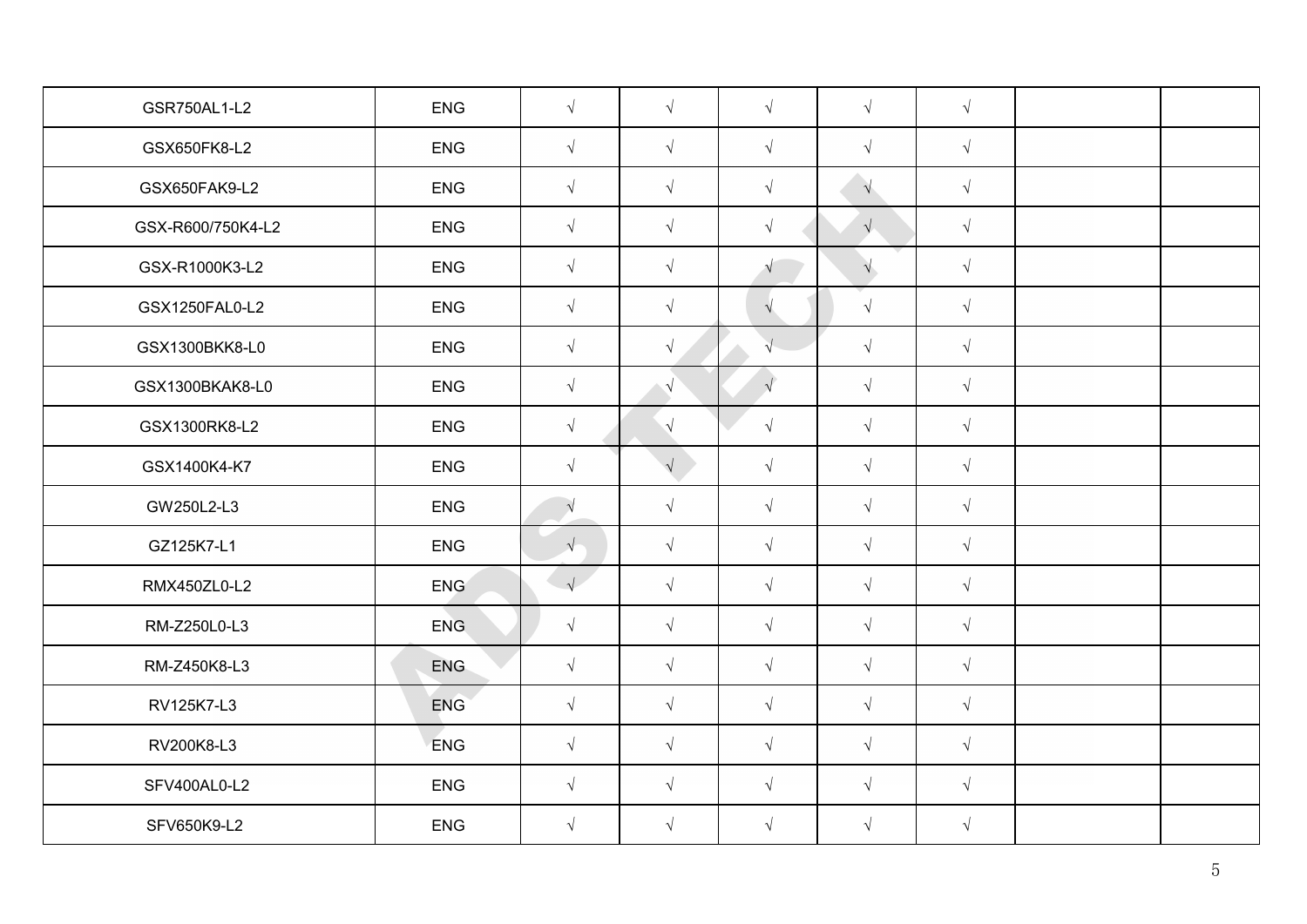| SFV650AK9-L2   | <b>ENG</b>       | $\sqrt{ }$ | $\sqrt{ }$ | $\sqrt{ }$ | $\sqrt{ }$ | $\sqrt{ }$ |  |
|----------------|------------------|------------|------------|------------|------------|------------|--|
| ST250XK8-L0    | <b>ENG</b>       | $\sqrt{ }$ | $\sqrt{ }$ | $\sqrt{ }$ | $\sqrt{ }$ | $\sqrt{ }$ |  |
| SV650K3-K9     | <b>ENG</b>       | $\sqrt{ }$ | $\sqrt{ }$ | $\sqrt{ }$ | $\sqrt{}$  | $\sqrt{ }$ |  |
| SV650SK3-L2    | <b>ENG</b>       | $\sqrt{ }$ | $\sqrt{ }$ | $\sqrt{ }$ | $\sqrt{}$  | $\sqrt{ }$ |  |
| SV650AK7-K9    | ENG              | $\sqrt{ }$ | $\sqrt{ }$ | $\sqrt{}$  | $\sqrt{ }$ | $\sqrt{}$  |  |
| SV650SAK7-L2   | ENG              | $\sqrt{ }$ | $\sqrt{ }$ | $\sqrt{ }$ | $\sqrt{ }$ | $\sqrt{ }$ |  |
| SV1000/SK3-K7  | <b>ENG</b>       | $\sqrt{ }$ | $\sqrt{ }$ | $\sqrt{}$  | $\sqrt{ }$ | $\sqrt{ }$ |  |
| TU250G/G2K9-L1 | <b>ENG</b>       | $\sqrt{ }$ | $\sqrt{ }$ | $\sqrt{ }$ | $\sqrt{ }$ | $\sqrt{ }$ |  |
| TU250XK9-L2    | <b>ENG</b>       | $\sqrt{ }$ | $\sqrt{ }$ | $\sqrt{}$  | $\sqrt{ }$ | $\sqrt{ }$ |  |
| UH125/200K7-L2 | <b>ENG</b>       | $\sqrt{ }$ | $\sqrt{2}$ | $\sqrt{}$  | $\sqrt{ }$ | $\sqrt{ }$ |  |
| <b>UL250K8</b> | <b>ENG</b>       | $\sqrt{ }$ | $\sqrt{ }$ | $\sqrt{ }$ | $\sqrt{ }$ | $\sqrt{ }$ |  |
| UX125/150K8-L1 | <b>ENG</b>       | $\sqrt{ }$ | $\sqrt{ }$ | $\sqrt{ }$ | $\sqrt{ }$ | $\sqrt{ }$ |  |
| VL400K9-L1     | ENG <sup>®</sup> | $\sqrt{}$  | $\sqrt{ }$ | $\sqrt{ }$ | $\sqrt{ }$ | $\sqrt{ }$ |  |
| VL800K5-L2     | <b>ENG</b>       | $\sqrt{ }$ | $\sqrt{ }$ | $\sqrt{ }$ | $\sqrt{ }$ | $\sqrt{ }$ |  |
| VL1500K5-L0    | <b>ENG</b>       | $\sqrt{ }$ | $\sqrt{ }$ | $\sqrt{ }$ | $\sqrt{ }$ | $\sqrt{ }$ |  |
| VLR1800K8-L1   | <b>ENG</b>       | $\sqrt{ }$ | $\sqrt{ }$ | $\sqrt{ }$ | $\sqrt{ }$ | $\sqrt{ }$ |  |
| VZ400K9-L1     | <b>ENG</b>       | $\sqrt{ }$ | $\sqrt{ }$ | $\sqrt{ }$ | $\sqrt{ }$ | $\sqrt{}$  |  |
| VZ800K5-L2     | <b>ENG</b>       | $\sqrt{ }$ | $\sqrt{ }$ | $\sqrt{ }$ | $\sqrt{ }$ | $\sqrt{ }$ |  |
| VZ1500K9-L0    | <b>ENG</b>       | $\sqrt{ }$ | $\sqrt{ }$ | $\sqrt{ }$ | $\sqrt{ }$ | $\sqrt{ }$ |  |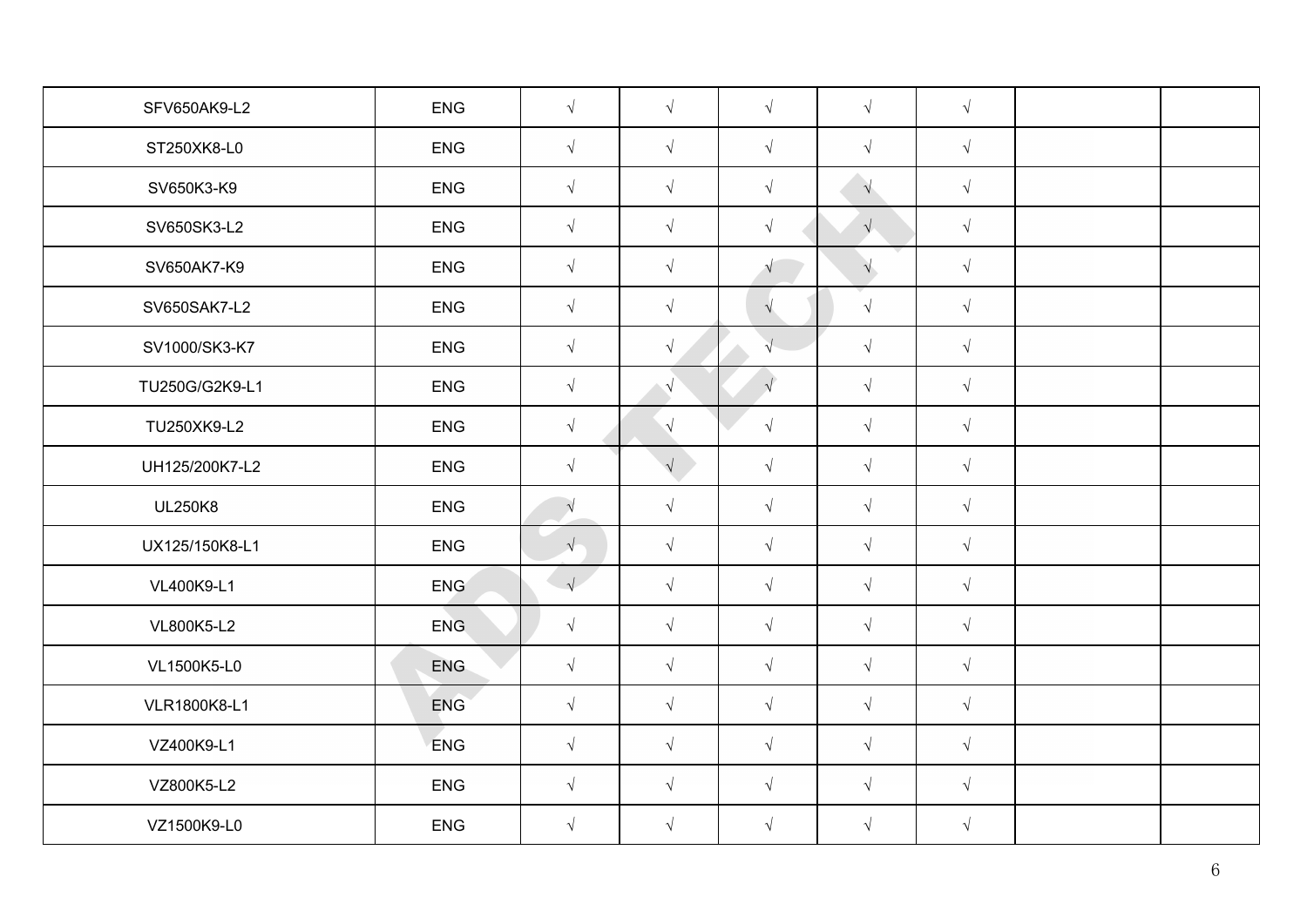| VZR1800K6-L2   | <b>ENG</b>                    | $\sqrt{ }$ | $\sqrt{ }$ | $\sqrt{ }$ | $\sqrt{ }$ | $\sqrt{ }$ |  |
|----------------|-------------------------------|------------|------------|------------|------------|------------|--|
| LT-A400/FL0-L3 | ENG                           | $\sqrt{ }$ | $\sqrt{ }$ | $\sqrt{ }$ | $\sqrt{ }$ | $\sqrt{ }$ |  |
| LT-A450XK7-L0  | <b>ENG</b>                    | $\sqrt{ }$ | $\sqrt{ }$ | $\sqrt{ }$ | $\sqrt{}$  | $\sqrt{}$  |  |
| LT-A500XPK9-L3 | ENG                           | $\sqrt{ }$ | $\sqrt{ }$ | $\sqrt{ }$ | $\sqrt{}$  | $\sqrt{ }$ |  |
| LT-A700XK5-K7  | <b>ENG</b>                    | $\sqrt{ }$ | $\sqrt{ }$ | $\sqrt{}$  | $\sqrt{}$  | $\sqrt{ }$ |  |
| LT-A750XK8-L3  | <b>ENG</b>                    | $\sqrt{ }$ | $\sqrt{ }$ | $\sqrt{ }$ | $\sqrt{ }$ | $\sqrt{ }$ |  |
| LT-A750XPK9-L3 | <b>ENG</b>                    | $\sqrt{ }$ | $\sqrt{ }$ | $\sqrt{}$  | $\sqrt{ }$ | $\sqrt{ }$ |  |
| LT-F400/FL0-L3 | <b>ENG</b>                    | $\sqrt{ }$ | $\sqrt{ }$ | $\sqrt{ }$ | $\sqrt{ }$ | $\sqrt{ }$ |  |
| LT-R450K6-L2   | <b>ENG</b>                    | $\sqrt{ }$ | $\sqrt{ }$ | $\sqrt{}$  | $\sqrt{ }$ | $\sqrt{ }$ |  |
| LT-Z400K9-L2   | <b>ENG</b>                    | $\sqrt{ }$ |            | $\sqrt{ }$ | $\sqrt{ }$ | $\sqrt{ }$ |  |
| AN650K3-K4     | Transmission                  | $\sqrt{ }$ | $\sqrt{ }$ | $\sqrt{}$  | $\sqrt{ }$ | $\sqrt{ }$ |  |
| AN650AK4       | Transmission                  | $\sqrt{ }$ | $\sqrt{ }$ | $\sqrt{ }$ | $\sqrt{ }$ | $\sqrt{ }$ |  |
| AN250MK7-L1    | <b>ENG &amp;Transmission</b>  | $\sqrt{}$  | $\sqrt{ }$ | $\sqrt{ }$ | $\sqrt{ }$ | $\sqrt{ }$ |  |
| AN650K5-L1     | <b>ENG &amp; Transmission</b> | $\sqrt{ }$ | $\sqrt{ }$ | $\sqrt{ }$ | $\sqrt{ }$ | $\sqrt{ }$ |  |
| AN650AK5-L2    | <b>ENG &amp;Transmission</b>  | $\sqrt{ }$ | $\sqrt{ }$ | $\sqrt{ }$ | $\sqrt{ }$ | $\sqrt{ }$ |  |
| BURGMAN650     | <b>ENG &amp;Transmission</b>  | $\sqrt{ }$ | $\sqrt{ }$ | $\sqrt{ }$ | $\sqrt{ }$ | $\sqrt{ }$ |  |
| AN400AK9-L2    | <b>ABS</b>                    | $\sqrt{ }$ | $\sqrt{ }$ | $\sqrt{ }$ | $\sqrt{ }$ | $\sqrt{ }$ |  |
| AN650AK4       | <b>ABS</b>                    | $\sqrt{ }$ | $\sqrt{ }$ | $\sqrt{ }$ | $\sqrt{ }$ | $\sqrt{ }$ |  |
| AN650AK5-L2    | <b>ABS</b>                    | $\sqrt{ }$ | $\sqrt{ }$ | $\sqrt{ }$ | $\sqrt{ }$ | $\sqrt{ }$ |  |